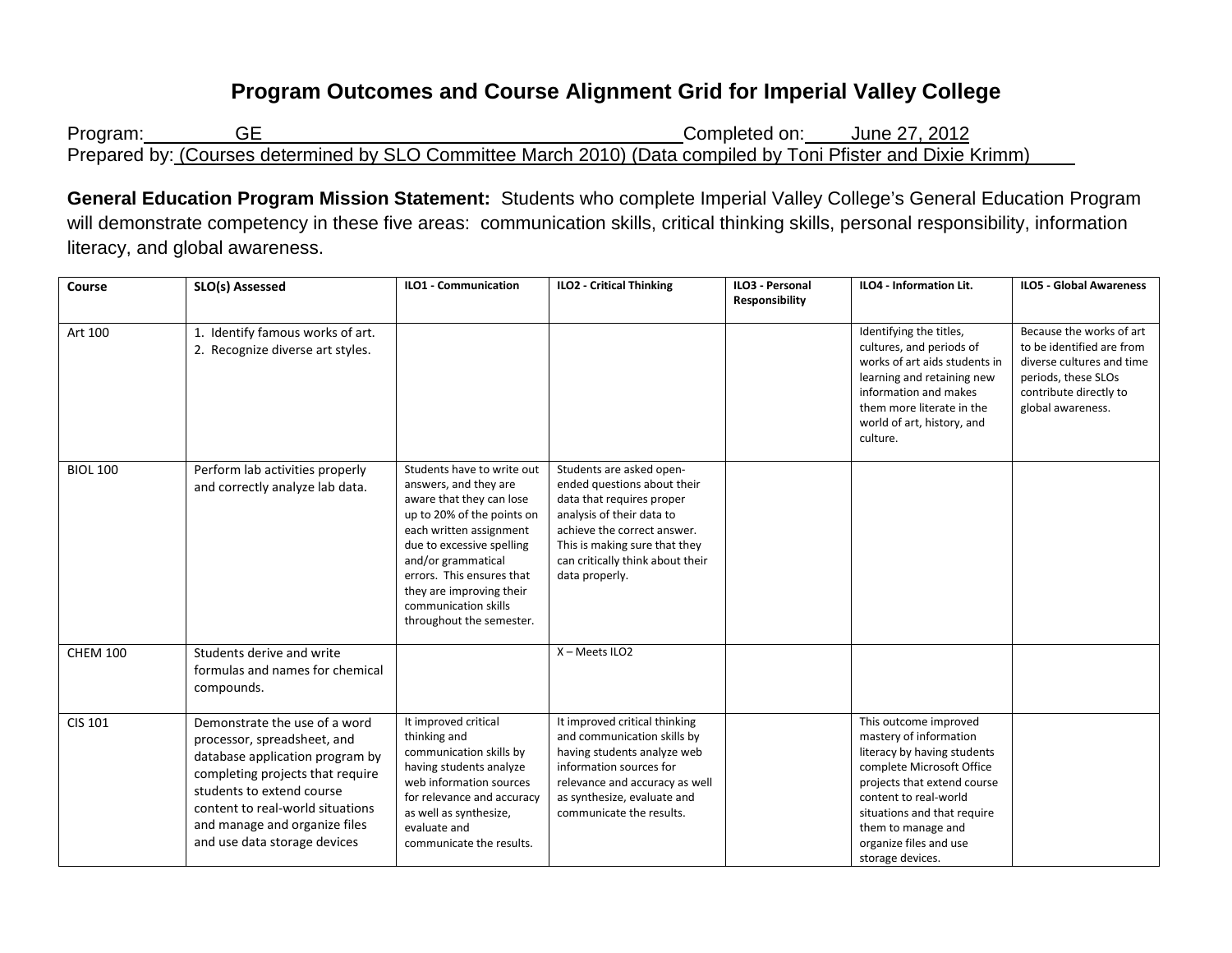| <b>ECON 101</b>    | Data Outcome Unreported                                                                                                                                                                                                                                                                                                            |                                                                                                                                                                                            |                                                                                                                                                                                                                                                                                           |                                                                                                                                                         |                |          |
|--------------------|------------------------------------------------------------------------------------------------------------------------------------------------------------------------------------------------------------------------------------------------------------------------------------------------------------------------------------|--------------------------------------------------------------------------------------------------------------------------------------------------------------------------------------------|-------------------------------------------------------------------------------------------------------------------------------------------------------------------------------------------------------------------------------------------------------------------------------------------|---------------------------------------------------------------------------------------------------------------------------------------------------------|----------------|----------|
| <b>ENGL 089</b>    | Identify and paraphrase main<br>ideas and classify details in<br>college level multi-paragraph<br>articles of short and medium<br>length.                                                                                                                                                                                          | This SLO supports ILO 1, 2,<br>4, and 5.<br>Comprehending the main<br>idea and the major and<br>minor details enhances<br>communication,<br>information literacy, and<br>global awareness. | Students are also required to<br>apply basic critical thinking<br>skills when they identify,<br>classify and substantiate their<br>choices.                                                                                                                                               |                                                                                                                                                         | See ILO1       | See ILO1 |
| <b>ENGL 101</b>    | Demonstrate mastery of pre-<br>writing strategies, including<br>brainstorming and outlining.                                                                                                                                                                                                                                       | Communication skills--<br>Students need to outline<br>effectively in order to<br>write an essay that is well<br>focused and<br>communicates effectively.                                   | Critical thinking skills--students<br>need to evaluate their research<br>materials in order to choose<br>the most important points to<br>discuss. These points go on the<br>outline. Students may also<br>brainstorm qualities of<br>materials and the effective<br>arguments of authors. |                                                                                                                                                         |                |          |
| <b>ENVS/AG 110</b> | Identify an important issue in<br>environmental science, conduct<br>research via literature, interviews<br>with experts and hands-on<br>projects, and document the<br>information sources utilized by<br>citing references within a<br>research paper and at the end,<br>using a standard documentation<br>style (e.g. MLA style). |                                                                                                                                                                                            |                                                                                                                                                                                                                                                                                           |                                                                                                                                                         | X - Meets ILO4 |          |
| <b>HE 102</b>      | 1. Design a cardiovascular<br>program<br>2. Engage in a personal<br>cardiovascular program<br>3. Identify basic health terms.                                                                                                                                                                                                      |                                                                                                                                                                                            | The students had to use critical<br>thinking on how to use correct<br>cardiovascular principles in<br>designing a cardiovascular<br>fitness program. Also the<br>students had to figure out<br>which approach to learn and<br>identify health terms.                                      | The students had to<br>take personal<br>responsibility to<br>record accurate<br>information in a log<br>after each<br>cardiovascular<br>workout system. |                |          |
| <b>HIST 120</b>    | Describe the causes and/or<br>impact of a historical event.                                                                                                                                                                                                                                                                        | X-Meets ILO1                                                                                                                                                                               | X - Meets ILO2                                                                                                                                                                                                                                                                            |                                                                                                                                                         |                |          |
| <b>MATH 090</b>    | 1. Recognize and Solve a System<br>of Equations in an Applied Setting<br>2. Manipulate Rational<br><b>Expressions and Solve Equations</b><br>involving them                                                                                                                                                                        |                                                                                                                                                                                            | Both of the SLO's assessed<br>relate to ILO2, Critical Thinking<br>Skills. Once the process is<br>learned it must be applied to<br>other similar problems and<br>that will always require critical<br>thinking.                                                                           |                                                                                                                                                         |                |          |
| <b>MATH 119</b>    | Student will apply techniques of<br>Linear modeling to explore the<br>relationship between two<br>numerical variables.                                                                                                                                                                                                             |                                                                                                                                                                                            | The SLO contributed to student<br>in critical thinking, related to<br>ILO <sub>2</sub>                                                                                                                                                                                                    |                                                                                                                                                         |                |          |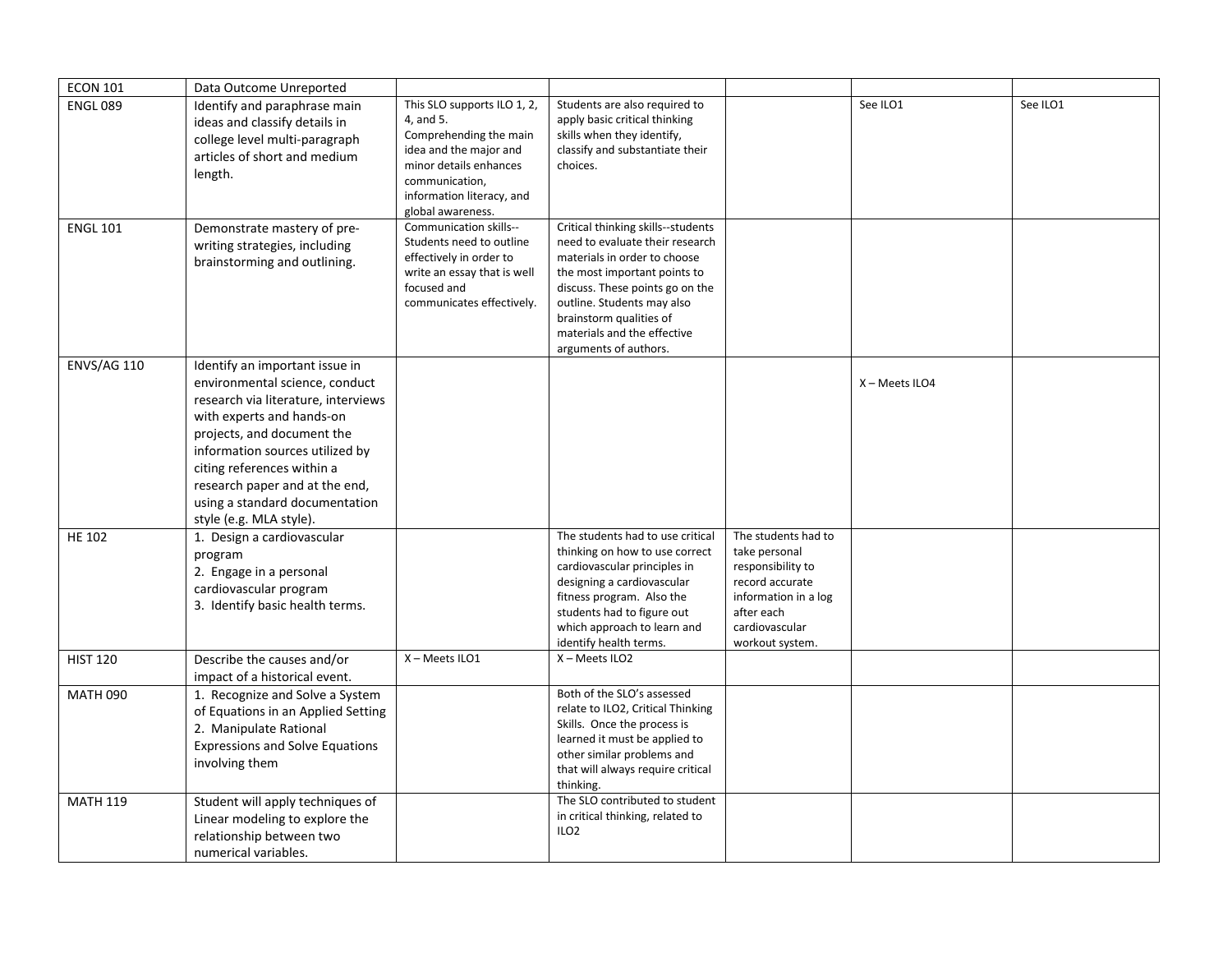| <b>MUS 100</b>  | Write in counting for rhythms<br>consisting of half, quarter and<br>eighth note/rests.                                                                                                                                                                                                                                        |                                                                                                                                                                                                                                                                                                                                                              | Understanding rhythm and<br>learning the universal counting<br>method requires some basic<br>math skills and an<br>understanding of multiplication<br>and division.                |                                                                                                                                                                                                                       |                                                                                                                                                                                                                                              |                                                                                                                                                                                                   |
|-----------------|-------------------------------------------------------------------------------------------------------------------------------------------------------------------------------------------------------------------------------------------------------------------------------------------------------------------------------|--------------------------------------------------------------------------------------------------------------------------------------------------------------------------------------------------------------------------------------------------------------------------------------------------------------------------------------------------------------|------------------------------------------------------------------------------------------------------------------------------------------------------------------------------------|-----------------------------------------------------------------------------------------------------------------------------------------------------------------------------------------------------------------------|----------------------------------------------------------------------------------------------------------------------------------------------------------------------------------------------------------------------------------------------|---------------------------------------------------------------------------------------------------------------------------------------------------------------------------------------------------|
| PE 100          | 1. Design a personal strength<br>training program<br>2. Design a personal<br>cardiovascular program                                                                                                                                                                                                                           |                                                                                                                                                                                                                                                                                                                                                              | The students had to use critical<br>thinking on how to use correct<br>strength and cardiovascular<br>principles in designing a<br>personal strength and<br>cardiovascular program. |                                                                                                                                                                                                                       |                                                                                                                                                                                                                                              |                                                                                                                                                                                                   |
| PE 128          | Data Outcome Unreported                                                                                                                                                                                                                                                                                                       |                                                                                                                                                                                                                                                                                                                                                              |                                                                                                                                                                                    |                                                                                                                                                                                                                       |                                                                                                                                                                                                                                              |                                                                                                                                                                                                   |
| <b>POLS 102</b> | Participate in activities that<br>promote the public good (e.g.,<br>the voting process, jury duty,<br>community service)                                                                                                                                                                                                      | Students were required to<br>interact with community<br>members, work with other<br>people, and communicate<br>with others regarding<br>their community service<br>activities. Communication<br>skills were required in<br>various forms throughout<br>the activities.                                                                                       |                                                                                                                                                                                    | Students were<br>required to follow<br>guidelines and<br>complete tasks in a<br>timely manner. Each<br>student was<br>personally<br>responsible for their<br>portion of the<br>activity to insure<br>project success. |                                                                                                                                                                                                                                              | Students developed<br>increased awareness of<br>community, state and/or<br>national issues through<br>the community service<br>activities.                                                        |
| PSY 101         | 1. Conduct a search for<br>appropriate psychological<br>research articles using a number<br>of data sources<br>2. Write a paper on a<br>psychological topic using<br>appropriate research articles<br>3. Compare and contrast in the<br>written paper a psychological<br>topic from a Western and non-<br>Western perspective | The students were asked<br>to write a paper wherein<br>the compared and<br>contrasted a behavior in<br>the United States with a<br>behavior from another<br>culture outside of Western<br>Cultures. The students did<br>well with their written<br>communication (ISLO1) of<br>their research and also did<br>well with critical thinking<br>skills (ISLO2). | See ILO1                                                                                                                                                                           | Personal<br>Responsibility<br>superior level of<br>responsibility as the<br>majority of the<br>students turned in<br>their assignment in<br>and on time                                                               | The largest problem was<br>that some students used<br>Wikipedia as a source which<br>was not an acceptable<br>source and thus the<br>students need more training<br>in how to use electronic<br>databases to search for<br>reliable sources. | The other issue is the<br>lack of compare and<br>contrast of a Western vs.<br>Non-Western behavior<br>(ISLO5). Thus, more<br>emphasis will be place on<br>this concept in the next<br>assessment. |
| SOC 101         | Students will gain an<br>understanding of the sociological<br>imagination                                                                                                                                                                                                                                                     | ILO1- Low stakes writing<br>allows the students to<br>elucidate their own points<br>of view on a specific<br>sociological concept.                                                                                                                                                                                                                           |                                                                                                                                                                                    | ILO3-Students must<br>be present in class to<br>turn in the<br>assignment to get<br>credit for it.                                                                                                                    | ILO4-Students would need<br>to have adequate<br>information literacy about<br>the sociological imagination<br>as a concept to be able to<br>respond to questions about<br>it in a critical way.                                              |                                                                                                                                                                                                   |
| <b>SPAN 220</b> | Analyze a cultural product (films<br>or texts) from Spain or Latin<br>America.                                                                                                                                                                                                                                                | X-Meets ILO1                                                                                                                                                                                                                                                                                                                                                 | X - Meets ILO2                                                                                                                                                                     |                                                                                                                                                                                                                       |                                                                                                                                                                                                                                              |                                                                                                                                                                                                   |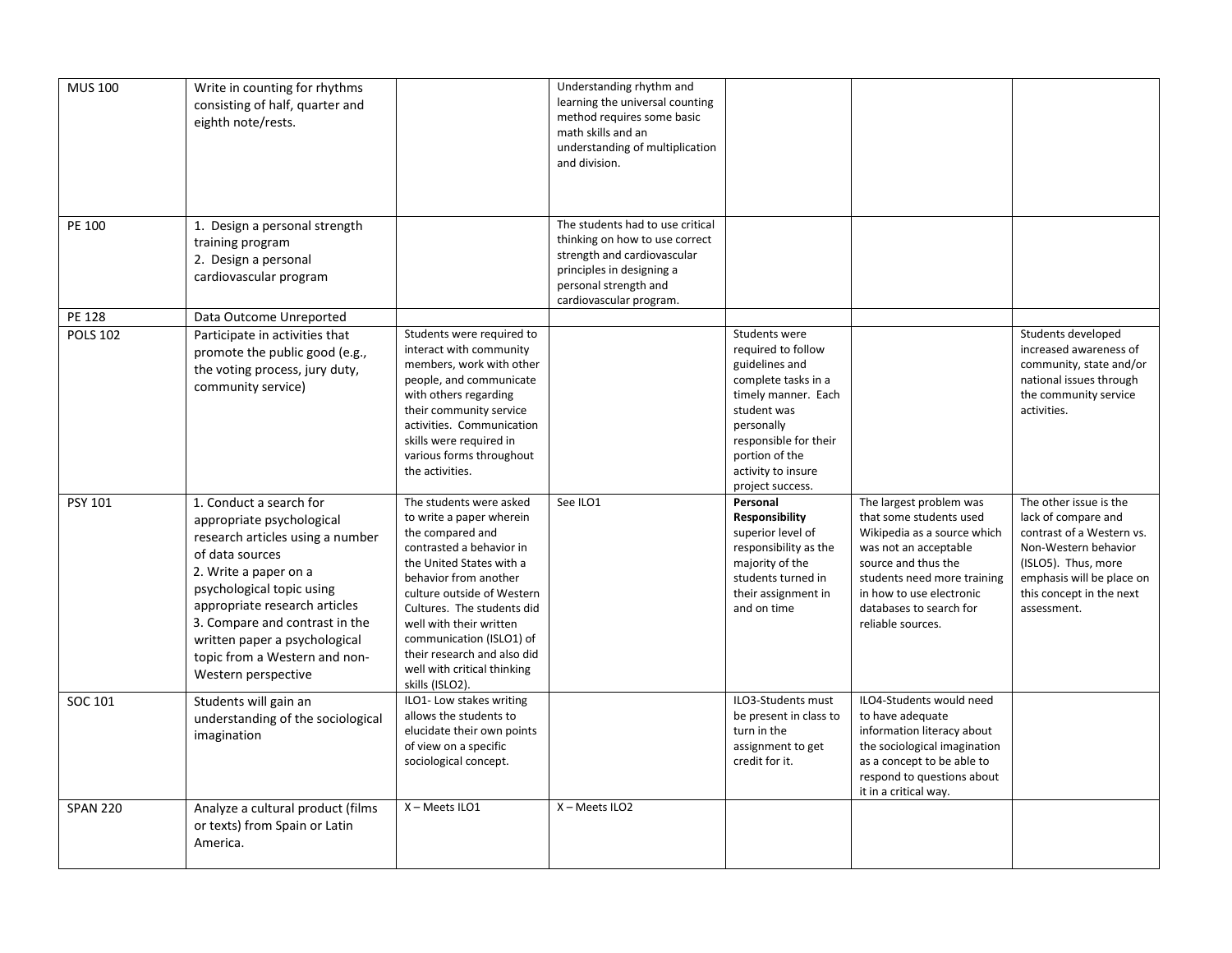| <b>SPCH 100</b> | Deliver an organized informative<br>speech to class audience<br>members. The speech must<br>adhere to specific time<br>restrictions and requirements, as<br>assigned by the instructor. | X - Meets ILO1 | Each Student used a template<br>of questions to ask themselves<br>critical questions prior to<br>speaking | The assignment was<br>required of each<br>student for a grade<br>in order to pass the<br>course. They had to<br>comply with a step-<br>by-step process in<br>order to fulfill this<br>requirement. This<br>was the precursor to<br>subsequent speeches<br>which helped<br>tremendously in the<br>preparation for those<br>speeches. | Students were required to<br>research their topics and<br>provide relevant evidence<br>to support their ideas. | this process involved<br>increasing their<br>perspectives and<br>viewpoints on global<br>issues. |
|-----------------|-----------------------------------------------------------------------------------------------------------------------------------------------------------------------------------------|----------------|-----------------------------------------------------------------------------------------------------------|-------------------------------------------------------------------------------------------------------------------------------------------------------------------------------------------------------------------------------------------------------------------------------------------------------------------------------------|----------------------------------------------------------------------------------------------------------------|--------------------------------------------------------------------------------------------------|
|-----------------|-----------------------------------------------------------------------------------------------------------------------------------------------------------------------------------------|----------------|-----------------------------------------------------------------------------------------------------------|-------------------------------------------------------------------------------------------------------------------------------------------------------------------------------------------------------------------------------------------------------------------------------------------------------------------------------------|----------------------------------------------------------------------------------------------------------------|--------------------------------------------------------------------------------------------------|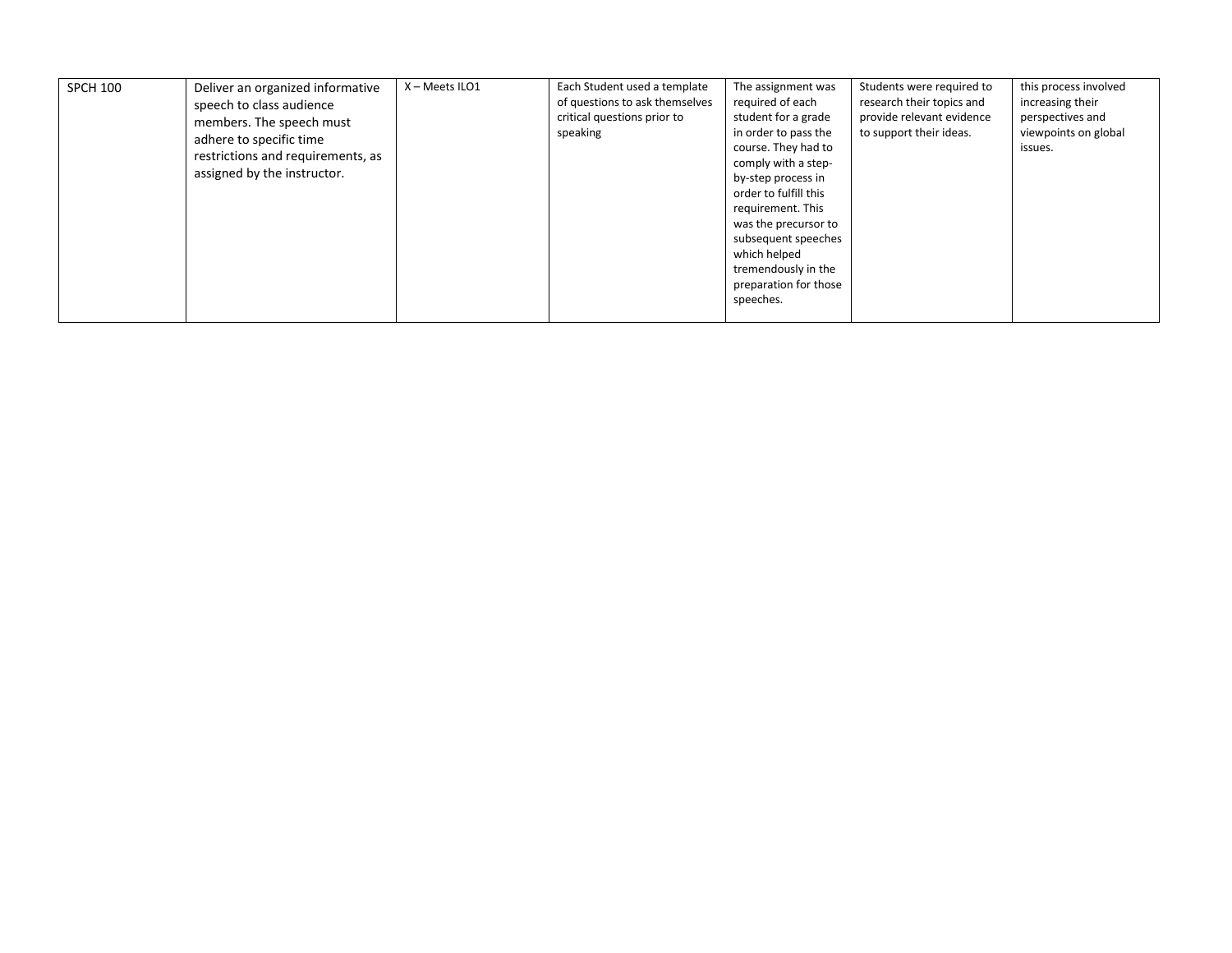## SLO's by Course

| <b>ART 100</b>                   | History &                                     | 1. Identify famous works of art. (ILO1, ILO4, ILO5)                                                                                                                                                                                                                           |
|----------------------------------|-----------------------------------------------|-------------------------------------------------------------------------------------------------------------------------------------------------------------------------------------------------------------------------------------------------------------------------------|
|                                  | Appreciation of Art I                         | 2. Recognize diverse art styles. (ILO2, ILO4, ILO5)                                                                                                                                                                                                                           |
|                                  |                                               | 3. Appreciate the cultural and historical significance of famous works of art. (ILO4, ILO5)                                                                                                                                                                                   |
| <b>BIOL 100</b><br>Principles Of |                                               | 1. respond to critical thinking applications of biological scenarios. (ILO2)                                                                                                                                                                                                  |
|                                  | <b>Biological Science</b>                     | 2. attend and arrive on time for class and lab meetings. (ILO3)                                                                                                                                                                                                               |
|                                  |                                               | 3. communicate ideas in biology clearly. (ILO1)                                                                                                                                                                                                                               |
|                                  |                                               | 4. perform lab activities properly and correctly analyze lab data. (ILO1, ILO2)                                                                                                                                                                                               |
| <b>CHEM</b>                      | Introduction To                               | 1. calculate English and metric unit conversions and measurements using dimensional analysis. (ISLO4)                                                                                                                                                                         |
| 100                              | Chemistry                                     | 2. write symbols for elements and know common ionic charges. (ISLO2)                                                                                                                                                                                                          |
|                                  |                                               | 3. derive and write formulas and names for chemical compounds. (ISLO2)                                                                                                                                                                                                        |
|                                  |                                               | 4. write and balance common chemical equations and identify reaction types. (ISLO4)                                                                                                                                                                                           |
| <b>CIS 101</b>                   | Introduction to<br><b>Information Systems</b> | 1. Analyze web information sources for relevance and accuracy; and synthesize, evaluate and communicate<br>the results, demonstrating writing competencies at the college level. (ILO1, ILO2, ILO4)                                                                           |
|                                  |                                               | 2. Describe the general characteristics of a computer system and identify types of computer hardware and<br>software and explain their functions.(ILO1, ILO2, ILO4)                                                                                                           |
|                                  |                                               | 3. Demonstrate the use of a word processor, spreadsheet, and database application program by completing<br>projects that require students to extend course content to real-world situations and manage and organize<br>files and use data storage devices. (ILO1, ILO2, ILO4) |
| <b>ECON 101</b>                  | Introduction to Micro<br>Economics            | 1. Organize and prioritize costs and benefits of a given issue. Write an analysis using the available data.<br>(ILO1, ILO2)                                                                                                                                                   |
|                                  |                                               | 2. Identify and understand the supply and demand model. Use the model to predict price and quantity<br>changes in markets given changes in the determinants of supply and demand. (ILO2, ILO5)                                                                                |
|                                  |                                               | 3. Show an ability to think at the margin. Use marginal thinking to solve problems. (ILO2)                                                                                                                                                                                    |
| <b>ENGL 019</b><br>(Formerly     | Reading II:<br>Intermediate                   | 1. Use knowledge of main idea, major and minor details to compose outlines, paraphrases and summaries<br>of college-level multi-paragraph essays, articles, editorials and textbook chapters. (ILO1, ILO2, ILO4)                                                              |
| <b>ENGL</b><br>088/089)          | Development                                   | 2. Use critical thinking skills (analysis, synthesis, and evaluation) to respond to college level texts. (ILO1,<br>ILO2                                                                                                                                                       |
|                                  |                                               | 3. Use a variety of strategies to analyze and learn college level vocabulary. (ILO1, ILO2)                                                                                                                                                                                    |
|                                  |                                               | 4. Show growth in reading skills by attending and completing assignments (blocks) in the online reading lab<br>program. (ILO1, ILO2, ILO3, ILO4)                                                                                                                              |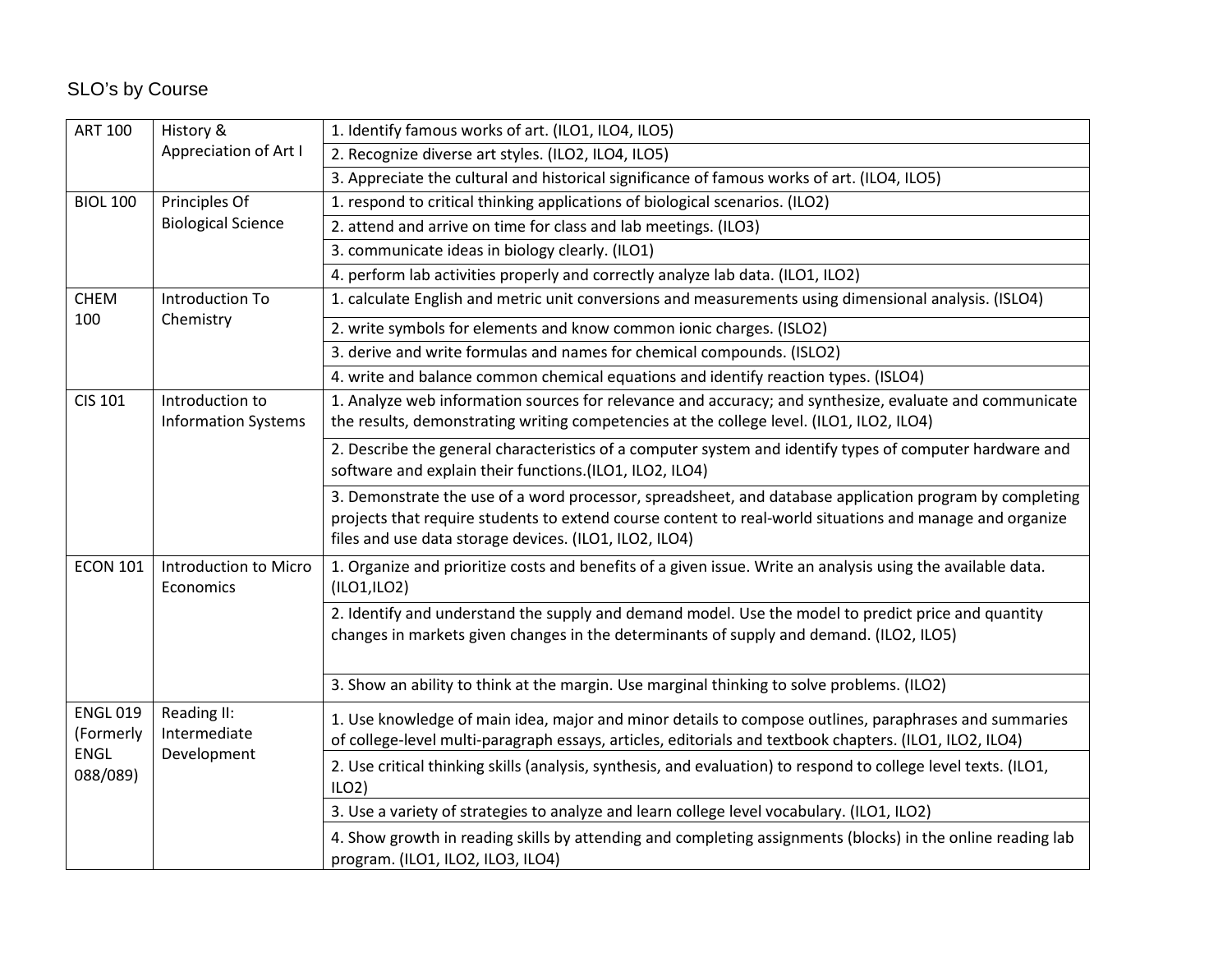| <b>ENGL 101</b>    | Composition and<br>Rhetoric  | 1. Demonstrate mastery of research strategies, including appropriate use and correct documentation of<br>research materials. (ILO1, ILO4, ILO5)                                                                                                                                                                                                       |  |  |  |  |
|--------------------|------------------------------|-------------------------------------------------------------------------------------------------------------------------------------------------------------------------------------------------------------------------------------------------------------------------------------------------------------------------------------------------------|--|--|--|--|
|                    |                              | 2. Demonstrate mastery of pre-writing strategies, including brainstorming and outlining. (ILO1, ILO2)                                                                                                                                                                                                                                                 |  |  |  |  |
|                    |                              | 3. Develop an essay of multiple pages that effectively presents and strongly supports a clear thesis<br>statement. (ILO1, ILO2)                                                                                                                                                                                                                       |  |  |  |  |
| ENVS/AG<br>110     | Environmental<br>Science     | 1. identify an important issue in environmental science, conduct research via literature review, interviews<br>with experts, and/or hands-on projects, and document the information sources by citing references<br>parenthetically within a research paper and listing them at the end, using a standard documentation style,<br>such as MLA. (ILO4) |  |  |  |  |
|                    |                              | 2. use ecosystems thinking to design and create a visual representation of a sustainable human settlement<br>which functions on ecosystem principles and fulfills the ethic of caring for the earth and caring for the<br>people. (ILO5)                                                                                                              |  |  |  |  |
|                    |                              | 3. identify an important issue in environmental science, conduct research on it via literature review,<br>interviews with experts, and/or hands-on projects, and clearly communicate the content learned by writing<br>a research paper and/or giving a presentation to the class. (ILO1)                                                             |  |  |  |  |
| <b>HE 102</b>      | <b>Health Education</b>      | 1. Identify correct cardiovascular principles and design a cardiovascular program. (ILO2)                                                                                                                                                                                                                                                             |  |  |  |  |
|                    |                              | 2. Engage in a personal cardiovascular program. (ILO3)                                                                                                                                                                                                                                                                                                |  |  |  |  |
|                    |                              | 3. Identify basic health terms. (ILO2)                                                                                                                                                                                                                                                                                                                |  |  |  |  |
| <b>HIST 120</b>    | United States to 1877        | 1. Identify and recall key information from a historical text and/or a documentary film. (ILO1)                                                                                                                                                                                                                                                       |  |  |  |  |
|                    |                              | 2. Describe the causes and/or impact of a historical event. (ILO1, ILO2)                                                                                                                                                                                                                                                                              |  |  |  |  |
|                    |                              | 3. Explain the significance of a historical text by the end of the course. (ILO1, ILO2)                                                                                                                                                                                                                                                               |  |  |  |  |
| <b>MATH</b>        | Intermediate Algebra         | 1. Recognize and Solve a System of Equations in an Applied Setting                                                                                                                                                                                                                                                                                    |  |  |  |  |
| 090                |                              | 2. Manipulate Rational Expressions and Solve Equations involving them                                                                                                                                                                                                                                                                                 |  |  |  |  |
| <b>MATH</b><br>119 | <b>Elementary Statistics</b> | 1. Identify, compare, and contrast two articles that include both descriptive and inferential statistics on the<br>same research topic. (ILO2, ILO4)                                                                                                                                                                                                  |  |  |  |  |
|                    |                              | 2. Apply their knowledge of statistical inference to conduct formal significance tests concerning single<br>populations. (ILO2)                                                                                                                                                                                                                       |  |  |  |  |
|                    |                              | 3. Demonstrate their knowledge of basic descriptive statistics. (ILO2, ILO4)                                                                                                                                                                                                                                                                          |  |  |  |  |
|                    |                              | 4. Apply techniques of linear modeling to explore the relationship between two numerical variables. (ILO2)                                                                                                                                                                                                                                            |  |  |  |  |
| <b>MUS 100</b>     | Intro to Music               | 1. Demonstrate the locations of pitches on the piano keyboard and on the bass and treble clefs. (ILO2, ILO4)                                                                                                                                                                                                                                          |  |  |  |  |
| Foundations        |                              | 2. Perform selected songs on flutophone with correct pitches and rhythm. (ILO2, ILO4)                                                                                                                                                                                                                                                                 |  |  |  |  |
|                    |                              | 3. Write and identify all 15 major scales. (ILO2, ILO4)                                                                                                                                                                                                                                                                                               |  |  |  |  |
|                    |                              | 4. Write in counting for rhythms consisting of half, quarter and eighth note/rests. (ILO2, ILO4)                                                                                                                                                                                                                                                      |  |  |  |  |